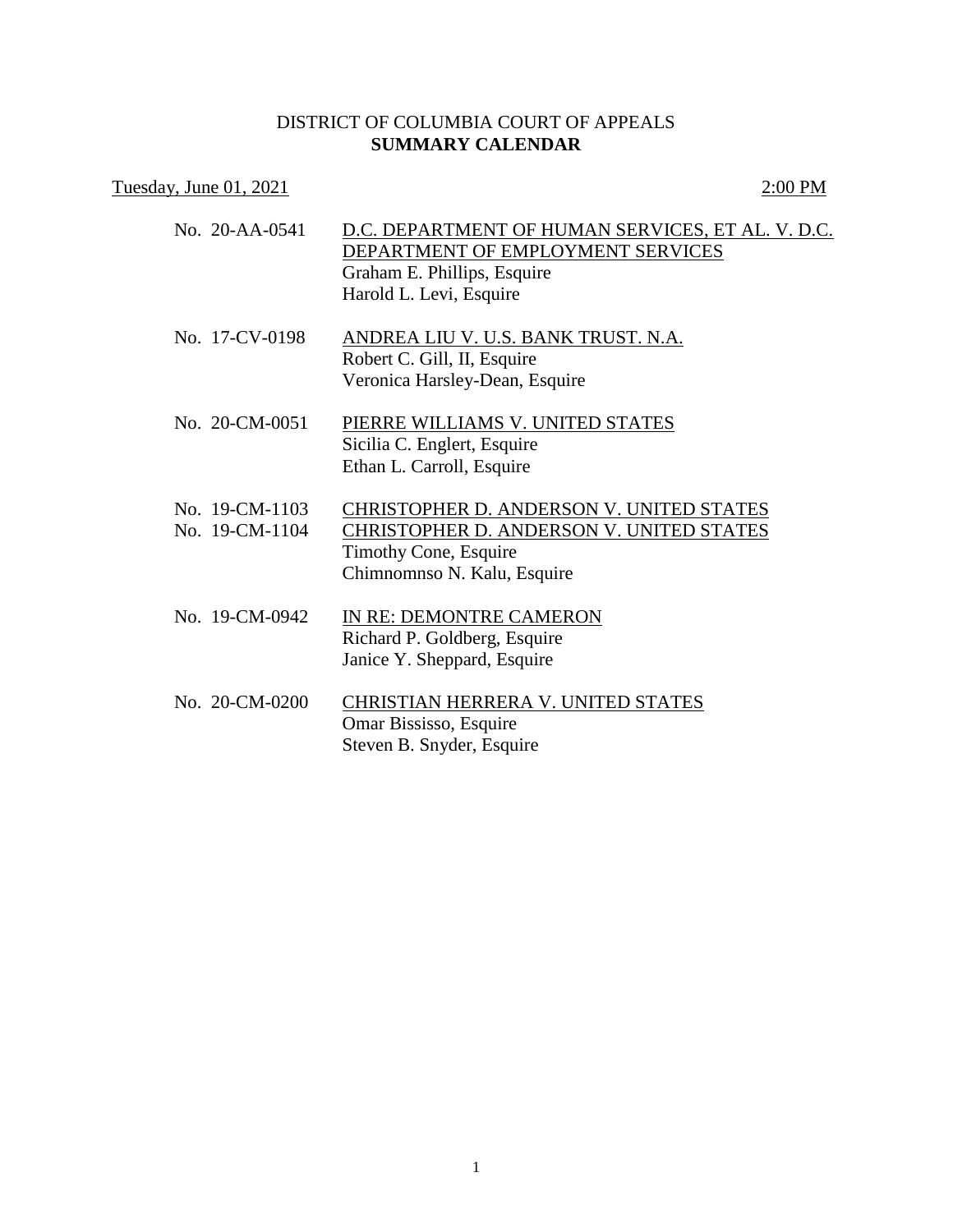| No. 19-CF-0482                   | <b>JUSTIN O. HEADSPETH V. UNITED STATES</b><br>Nancy E. Allen, Esquire<br>Anne Y. Park, Esquire                                                        |
|----------------------------------|--------------------------------------------------------------------------------------------------------------------------------------------------------|
| No. 20-CV-0082<br>No. 20-CV-0137 | MICHAEL SINDRAM V. LAWRENCE QUINTON ASHLEY<br>MICHAEL SINDRAM V. LAWRENCE QUINTON ASHLEY<br>Michael Sindram, Pro Se<br>Lawrence Quinton Ashley, Pro Se |
| No. 20-CV-0080                   | LARRY EWERS V. FIRST D.C. LIENS, LLC., ET AL.,<br>Larry Ewers, Pro Se<br>Seth P. Slomovitz, Esquire<br>Richard S. Love, Esquire                        |
| No. 19-CV-1248                   | <b>GERALD HENNEGHAN V. BANK OF NEW YORK MELLON</b><br>Gerald Henneghan, Pro Se                                                                         |
| No. 20-AA-0549                   | NORA S. GUTIERREZ V. CELIA MORRIS<br>Nora S. Gutierrez, Pro Se<br>Stephen Pershing, Esquire                                                            |
| No. 18-PR-1236                   | EMMA GOVAN V. SUNTRUST BANK, ET AL.,<br>Johnny M. Howard, Esquire<br>Christopher G. Hoge, Esquire                                                      |
| Wednesday, June 23, 2021         | 10:00 AM<br><u>SPECIAL SITTING - SUMMARY</u>                                                                                                           |
| No. 19-AA-0974                   | MOSES C. RILEY V. D.C. DEPARTMENT OF<br><b>EMPLOYMENT SERVICES</b><br>David M. Snyder, Esquire                                                         |

Stacy L. Anderson, Esquire Douglas A. Datt, Esquire